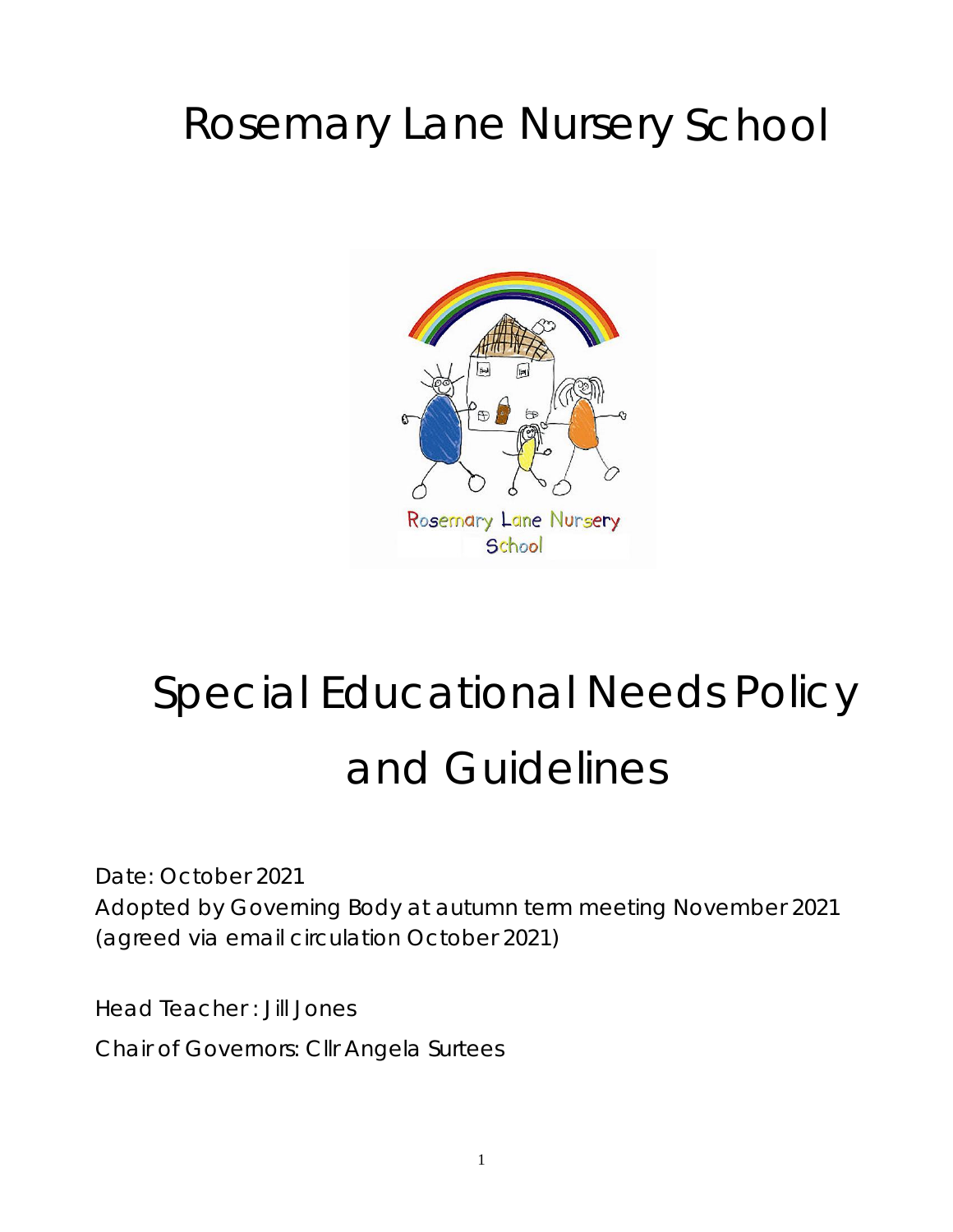#### **RATIONALE**

#### Single Equality Scheme:

'Every child deserves to be safe and loved and have a healthy childhood, free from harm; and every child should have the chance to make the most of their talents and fulfil their potential.'

### **Underpinning principles**

Children, young people and families should experience well co-ordinated assessment and planning leading to timely, well-informed decisions. The following general principles underpin effective assessment and planning processes:

#### **a) Participation in decision-making:**

- Children, young people and their parents are key partners in the process, and their views on how, when and to what extent they would like to engage must be taken into account. They should feel confident that they will be listened to and their opinions will be valued.
- Practitioners in all services involved in the assessment and planning process need to be skilled in working with children, parents and young people to help them make informed decisions. All practitioners should have access to training so they can do this effectively.

#### **b) Support for children/young people and parents:**

- Local authorities, health agencies and other agencies must work with parents and young people to understand how best to minimise disruption to the child, young person and their family. For example, multiple appointments should be coordinated or combined where possible and appropriate, and some children and young people may need special arrangements for appointments.
- Local authorities must provide all parents, children and young people with impartial information, advice and support in relation to SEN, including the statutory assessment process, EHC plans and personal budgets. This should include key working and, as appropriate, an Independent Supporter.
- Local authorities should have early discussions with parents or the young person about what the assessment and planning processes will involve, and the range of options that will be available, such as different types of educational institutions and their right to request personal budgets. The local authority must provide information, advice and support in understanding what a personal budget entails and how it can be used.

#### **c) Co-ordination:**

Local authorities are responsible for ensuring that there is effective co- ordination of the assessment and planning process. This is a separate function from the provision of impartial information, advice and support.

The co-ordination should include:

• Co-ordination and mediation of professional input;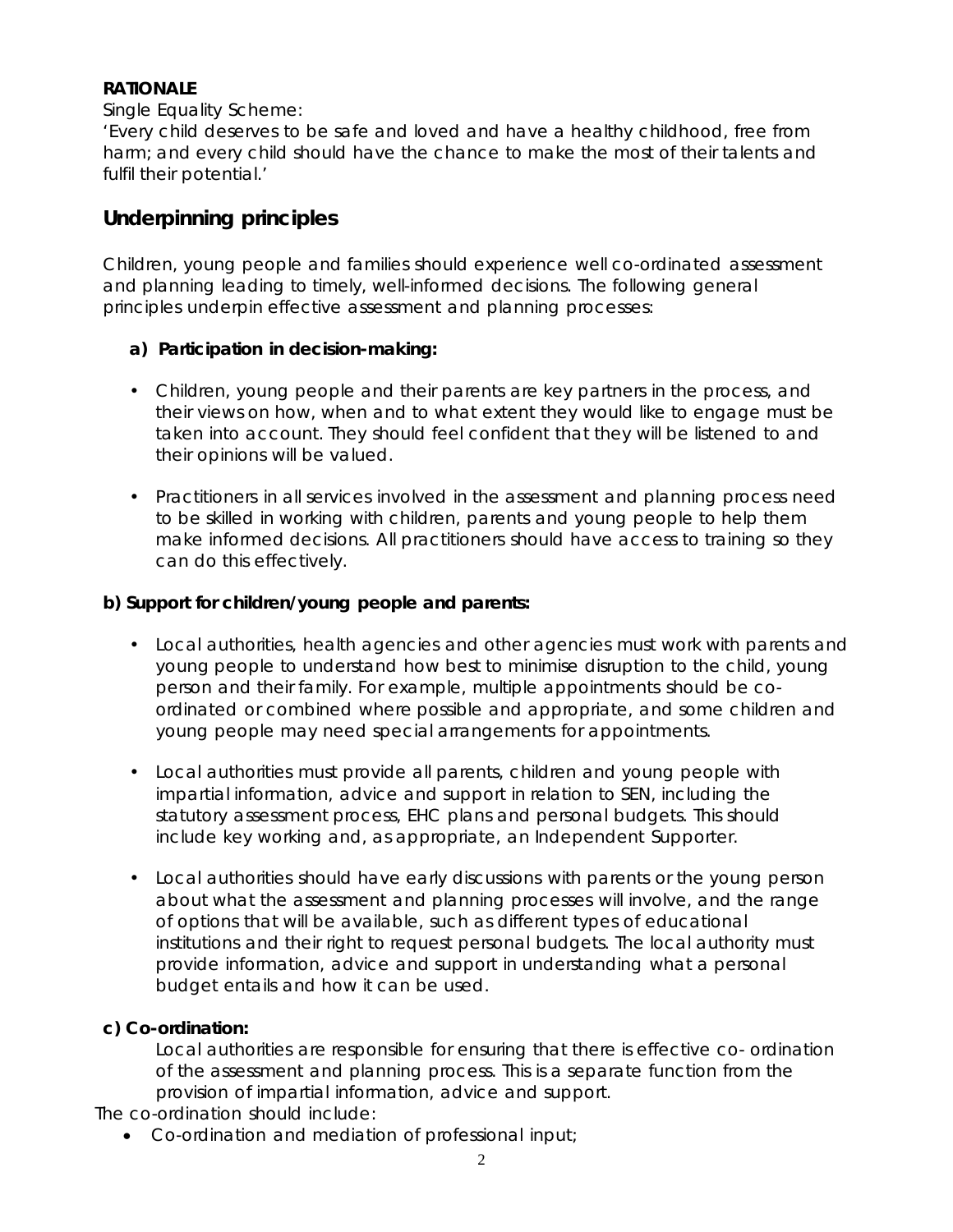- Planning the process to meet the needs of children, parents and young people;
- Arranging meetings; and
- Keeping the parent or young person informed.

The assessment and planning process should actively be supported by senior leadership teams monitoring the quality and sufficiency of assessments through robust quality assurance systems. Families should have confidence that those overseeing the assessment process will be impartial and act in their best interests.

#### **d) Sharing information:**

- Information sharing is vital to support an effective assessment and planning process which fully identifies needs and outcomes and the education, health and care provision needed by the child or young person. Information can be shared if there are agreed local processes designed to meet specific legal requirements about confidentiality, consent and security of information.
- Agencies should work together to agree local protocols for information collection and management so as to inform planning of provision for children and young people with SEN at both individual and strategic levels.
- As far as possible, there should be a 'tell us once' approach to sharing information during the assessment and planning process so that families and young people do not have to repeat the same information to different agencies, or different practitioners/services within each agency.
- Local authorities must discuss with the child's parent or the young person what information they are happy for the local authority to share with other agencies.

#### **e) Timely provision of services:**

• Where particular services are assessed as being needed, such as those resulting from statutory social care assessments under the Children Act 1989 or adult social care legislation, their provision should be delivered in line with the relevant statutory guidance and should not be delayed until the EHC plan is complete.

#### **f) Cross-agency working:**

• Joint working between local authorities and CCGs in the development of an EHC plan supports the provision of effective services for children and young people with SEN.

#### **Consideration should be given to:**

- The range of professionals across education, health and care who need to be involved and their availability;
- Flexibility for professionals to engage in a range of ways;
- Allowing professionals to feedback on the process, and its implementation, to support continual improvement.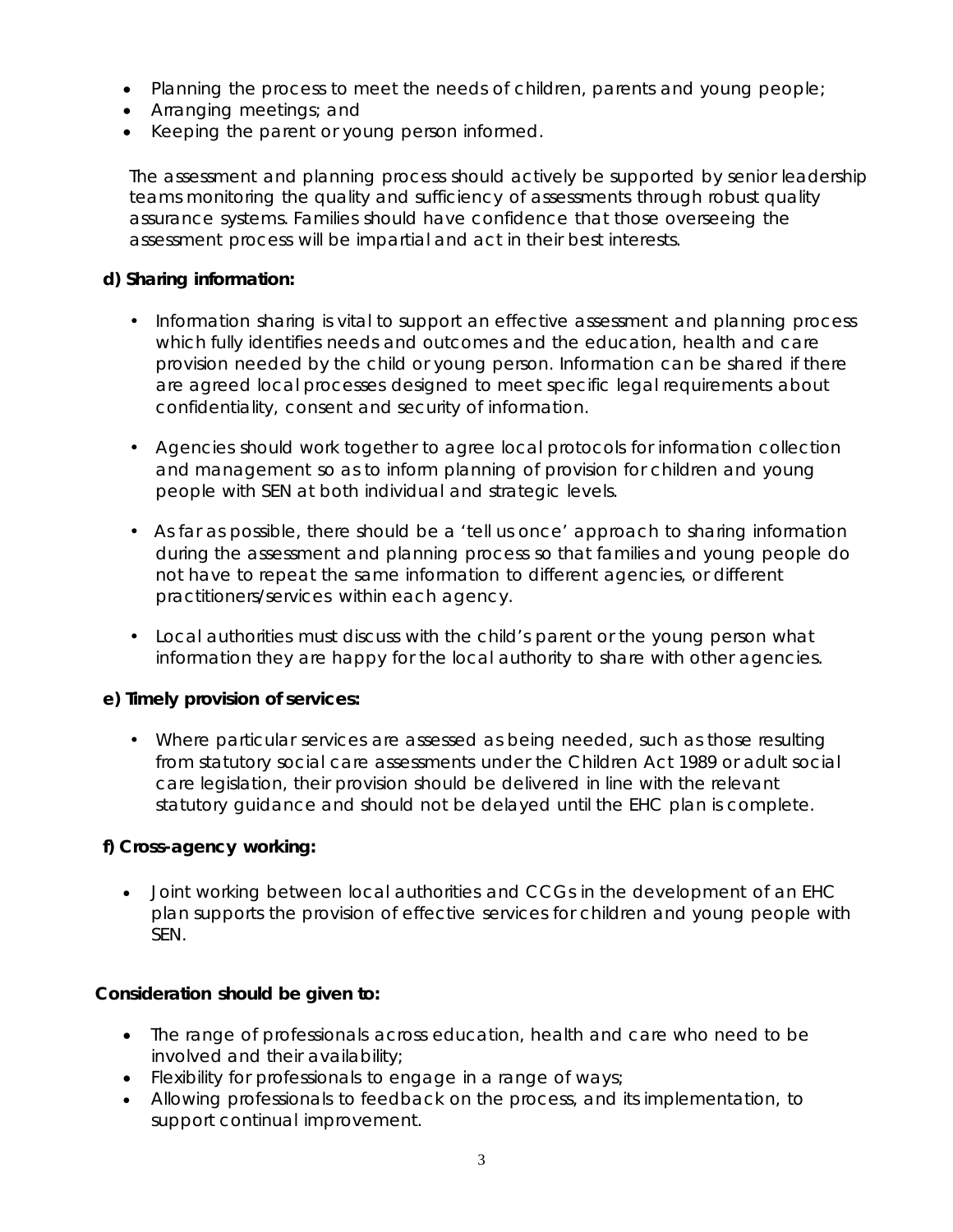#### **g) Looked after children**

Local authorities should be particularly aware of the need to avoid any delays for looked after children and work to carry out assessment in the shortest possible timescale. Addressing a looked after child's SEN will be a crucial part of avoiding breakdown in their care placement.

This policy should be read in conjunction with equality policies.

#### **Early Years Learning Support Officer (EYLSO) and SEND Support Staff**

Rosemary Lane Nursery School have some Early Years Learning Support Officers in CoL 9 (Community of Learning for Easington and Seaham) who support nursery children with special educational needs in the school. The LA SEND team notifies the EYLSO of all children in the area who require additional support and allocate their time across these children and their schools/settings. The school employ grade 3 SEND support teaching assistants when there are no EYLSO's available. Children who have previously been identified as having special educational needs are allocated support based upon a number of hours agreed by the LA SEND panel.

#### **Definition of Special Educational Needs**

A child or young person has SEN if they have a learning difficulty or disability which calls for special educational provision to be made for them. A child of compulsory school age or a young person has a learning difficulty or disability if they:

a) have a significantly greater difficulty in learning than the majority of others of the same age; or b) have a disability which prevents or hinders them from making use of educational facilities of a kind generally provided for others of the same age in mainstream schools or mainstream post-16 institutions.

A child under compulsory school age has special educational needs if they fall within the definition at (a) or (b) above or would so do if special educational provision was not made for them (Clause 20 Children and Families Act).

#### **Definition of disability**

Many children and young people who have SEN may have a disability under the Equality Act 2010 – that is '…a physical or mental impairment which has a long-term and substantial adverse effect on their ability to carry out normal day-to-day activities'. This definition provides a relatively low threshold and includes more children than many realise: 'long-term' is defined as 'a year or more' and 'substantial' is defined as 'more than minor or trivial'. This definition includes sensory impairments such as those affecting sight or hearing, and long-term health conditions such as asthma, diabetes, epilepsy, and cancer. Children and young people with such conditions do not necessarily have SEN, but there is a significant overlap between disabled children and young people and those with SEN. Where a disabled child or young person requires special educational provision they will also be covered by the SEN definition.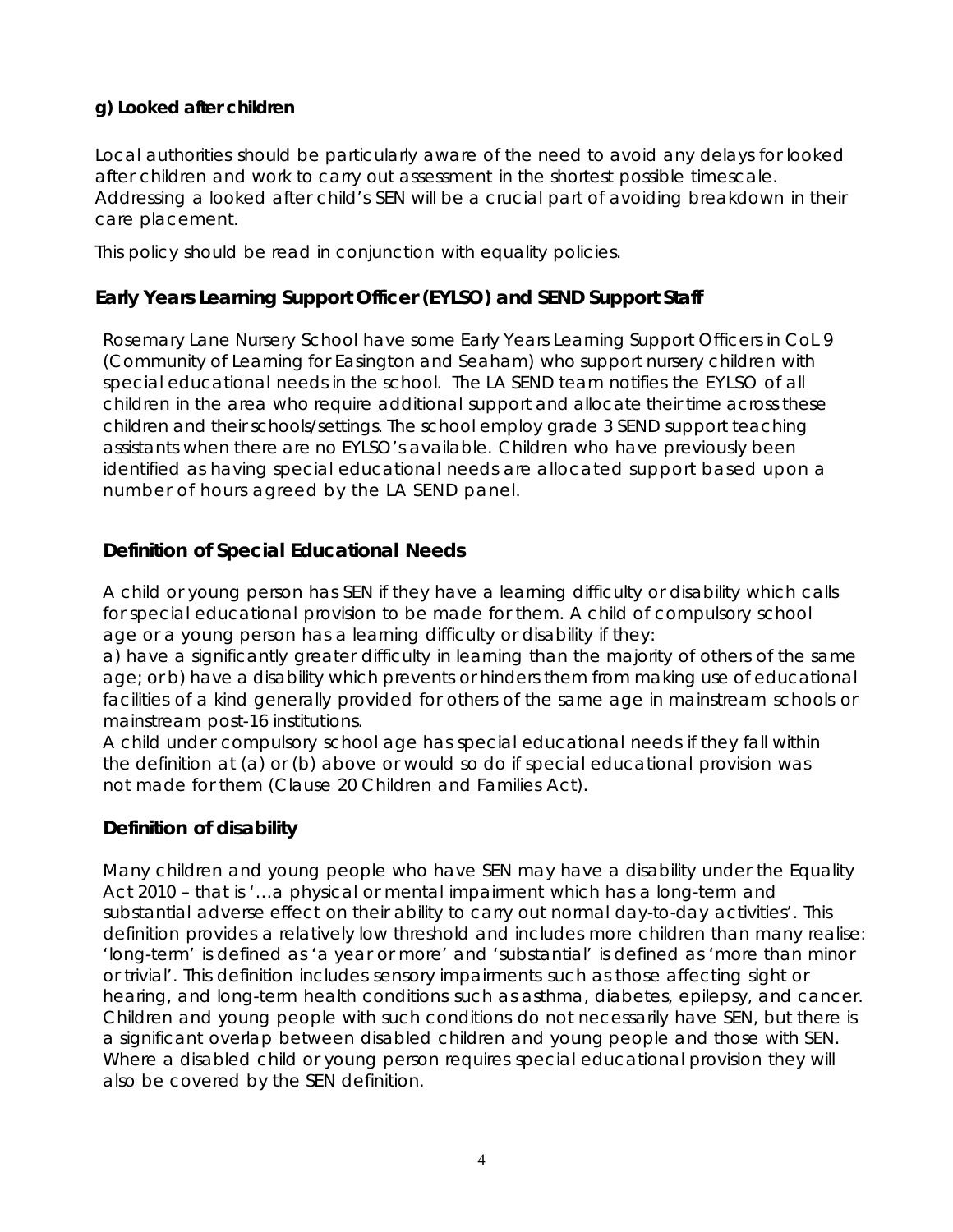A child must not be regarded as having a learning difficulty solely because the language or form of language of the home is different from the language in which he or she is or will be taught.

Special educational provision means:

(a) for a child over two, educational provision which is additional to, or otherwise different from, the educational provision made generally for children of the child's age in maintained schools, other than special schools, in the area (b) for a child under two, educational provision of any kind.

#### **Aims**

- To promote and value diversity and differences whether or not there is a diverse population locally.
- To ensure that all staff are aware of the need to identify children with special educational needs as early as possible.
- To be aware of the individual needs of all children who have any type of learning difficulty and to provide suitable experiences to satisfy those needs.
- To ensure that parents/carers are involved in the setting of Support Plans for their child.
- To ensure that parents/carers are informed of the school's Special Educational Needs Policy.
- To ensure that parents/carers are fully informed of their child's progress and development.
- To ensure that children with special educational needs are included within the school as a whole (whenever practically possible).
- To ensure that staff are actively engaged in monitoring, assessing and recording the progress of children with special educational needs.
- To ensure that all staff work towards closing the achievement gap between disadvantaged children and particularly between both boys and girls
- To ensure that more able children have their learning needs met through offering challenging activities and resources
- To ensure that all children have an equal right to be listened to.

#### **SENCO Roles and responsibilities**

The Head Teacher is responsible for managing the day-to-day running of provision for all children, including those with diverse additional needs. She is SENCO and manager of the SEND support staff employed by the school, with overall responsibility for the dayto-day implementation of the Equality Policy, Special Educational Needs:

- **Liaising with and advising fellow staff and parents/carers.**
- Co-ordinating provision for children with special educational needs.
- Maintaining the school's special educational needs register and overseeing the records of all pupils with special educational needs.
- **Contributing to the in-service training of staff.**
- Liaising with external agencies including the educational psychology service and other support agencies, medical and social services and voluntary bodies.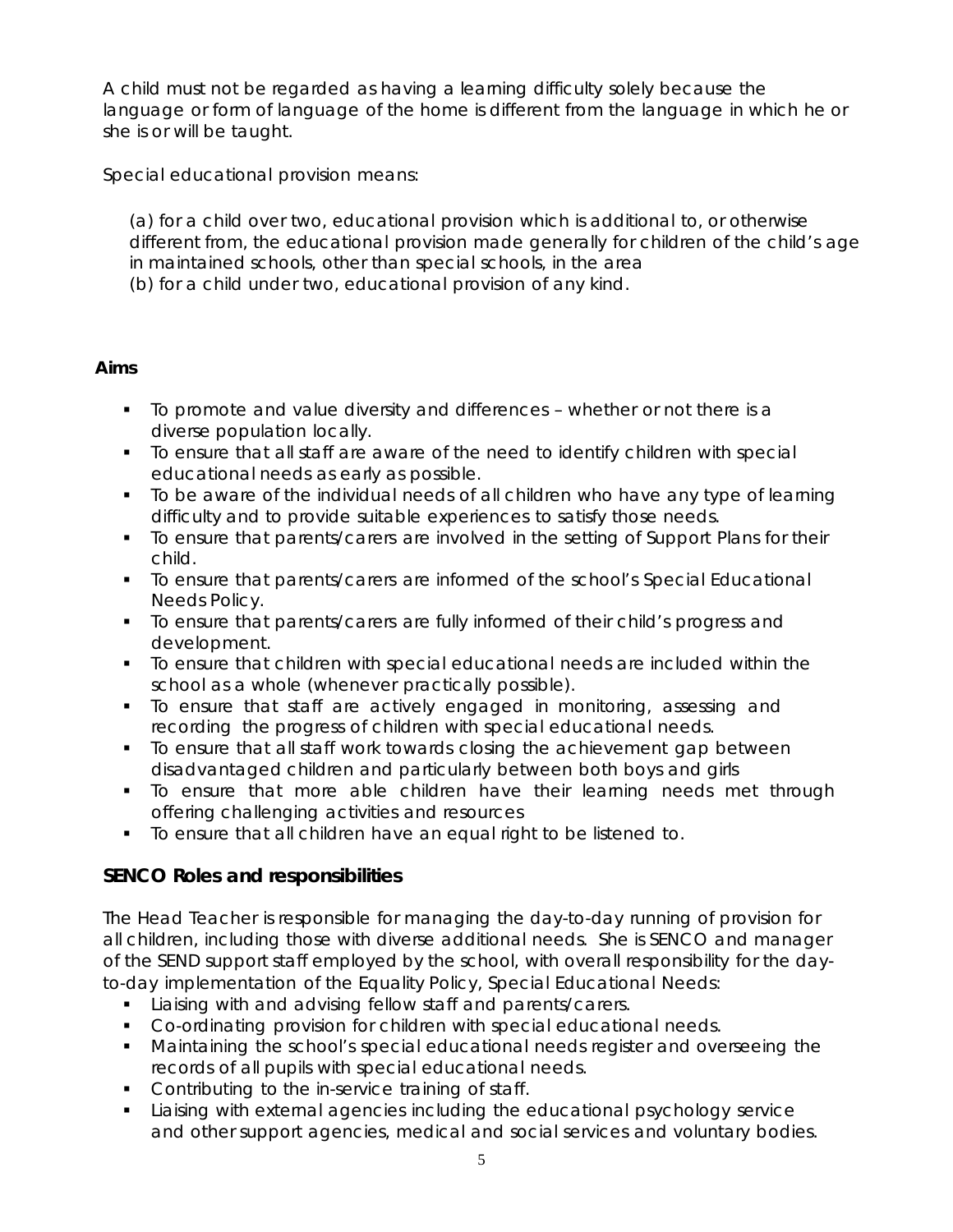- **Organising regular reviews.**
- **Ensuring that appropriate Support Plans are in place.**
- Monitoring the effectiveness of SEND support staff by liaison with the associated settings

#### **Identifying needs in the early years**

*5.28 Where a child appears to be behind expected levels, or where a child's progress gives cause for concern, practitioners should consider all the information about the child's learning and development from within and beyond the setting, from formal checks, from practitioner observations and from any more detailed assessment of the child's needs.*

Early years providers should consider information on a child's progress across the prime areas. Within Durham the local authority assessment package supports practitioners in recording and monitoring the progress of individual and groups of children. This can assist in supporting practitioners in the early identification of an emerging need and/ or delay in a child's development.

Where any specialist advice has been sought from beyond the setting, this should also inform decisions about whether or not a child has SEN. All the information should be brought together with the observations of parents and considered with them.

*5.29 A delay in learning and development in the early years may or may not indicate that a child has SEN, that is, that they have a learning difficulty or disability that calls for special educational provision. Equally, difficult or withdrawn behaviour does not necessarily mean that a child has SEN. However, where there are concerns, there should be an assessment to determine whether there are any causal factors such as an underlying learning or communication difficulty. If it is thought housing, family or other domestic circumstances may be contributing to the presenting behaviour, a multiagency approach, supported by the use of approaches such as the Early Help Assessment, should be adopted.*

In Durham this may be supported by **First Contact** (**Tel 03000 267979**) who will triage information using the Early Help assessment and will identify the level of need. They will then refer to the most appropriate professional or service.

Where progress gives cause for concern, practitioners should work in partnership with parents and/or carers to develop a plan to ensure children with SEN receive the right levels of support for their future learning and development.

Early years settings should adopt a graduated approach involving a cycle of assessment, planning, doing and reviewing their actions in increasing detail and with increasing frequency to identify the best way of securing good progress, as detailed overleaf.

#### **The graduated approach in the Early Years is:**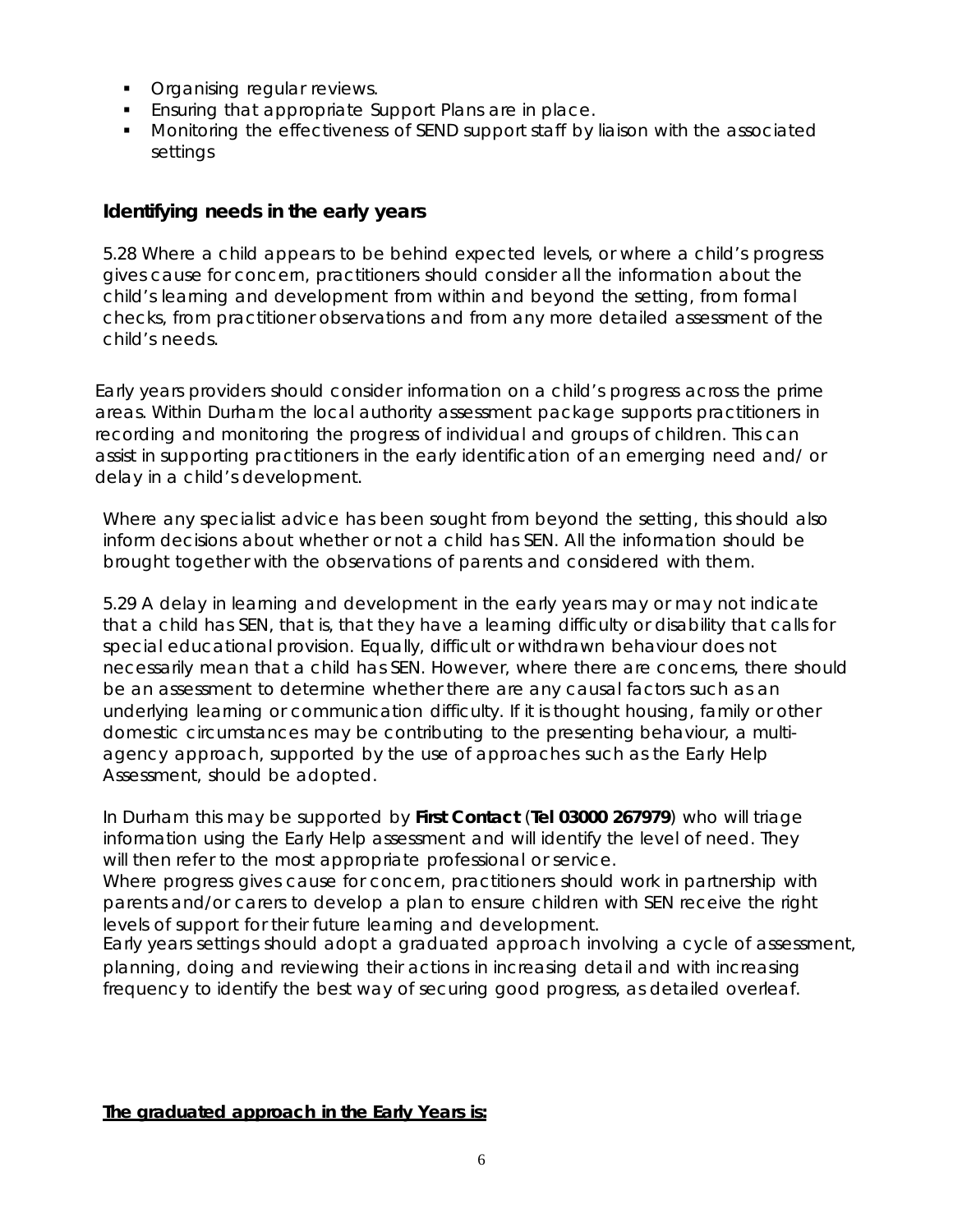| Assess        | Early years providers should establish a clear analysis of a child's needs. This<br>will draw on practitioner assessments and experience of the child as well as<br>progress, attainment and behaviour information;<br>• The key person or SENCO should record any concerns raised by the parent<br>and compare them against their own assessment and information about the<br>child's development<br>• It will draw on an individual's development in comparison to their peers,<br>the views and experience of the parents and child and advice from<br>external support services;<br>• There must be a regular review of the assessment;<br>• Support must be matched to the needs of the child. |
|---------------|-----------------------------------------------------------------------------------------------------------------------------------------------------------------------------------------------------------------------------------------------------------------------------------------------------------------------------------------------------------------------------------------------------------------------------------------------------------------------------------------------------------------------------------------------------------------------------------------------------------------------------------------------------------------------------------------------------|
| Plan          | When an early years provider makes decisions that a child needs support, they<br>must inform the child's parents/carers<br>• The key person and SENCO should agree, in consultation with parents and<br>the child the interventions and support arrangements as well as the expected<br>impact on progress, development or behaviour and inform all staff who work<br>with the child. These will be written into a Special Educational Needs Support<br>Plan<br>• The support and intervention should be based on reliable evidence of<br>effectiveness and provided by staff with sufficient skills and knowledge.                                                                                 |
|               | . The key person remains responsible for working with the child;<br>• Any support and intervention should be based on reliable evidence of<br>effectiveness and provided by staff with sufficient skills and knowledge.                                                                                                                                                                                                                                                                                                                                                                                                                                                                             |
|               |                                                                                                                                                                                                                                                                                                                                                                                                                                                                                                                                                                                                                                                                                                     |
| <b>Review</b> | • The key person and SENCO should review the effectiveness of the support<br>by the agreed date;<br>• The impact and views of parent and child should feed back into the<br>analysis of the child's needs;<br>. If SEND support staff are working with a child in an early years setting, they<br>should be involved                                                                                                                                                                                                                                                                                                                                                                                |

- Targets set may be school based, set by outside agencies or suggested by parents/carers.
- Reviews may be set up at any time during the school year to discuss the needs of the child or to review any existing statement. The special educational needs coordinator will set review dates and invite everyone who has been, or will be, involved. The views of the parents/carers are sought and valued. Recommendations are given and appropriate action is decided upon. A date is then set for the next statutory annual review (6 monthly informal reviews are held for children under 5 years of age).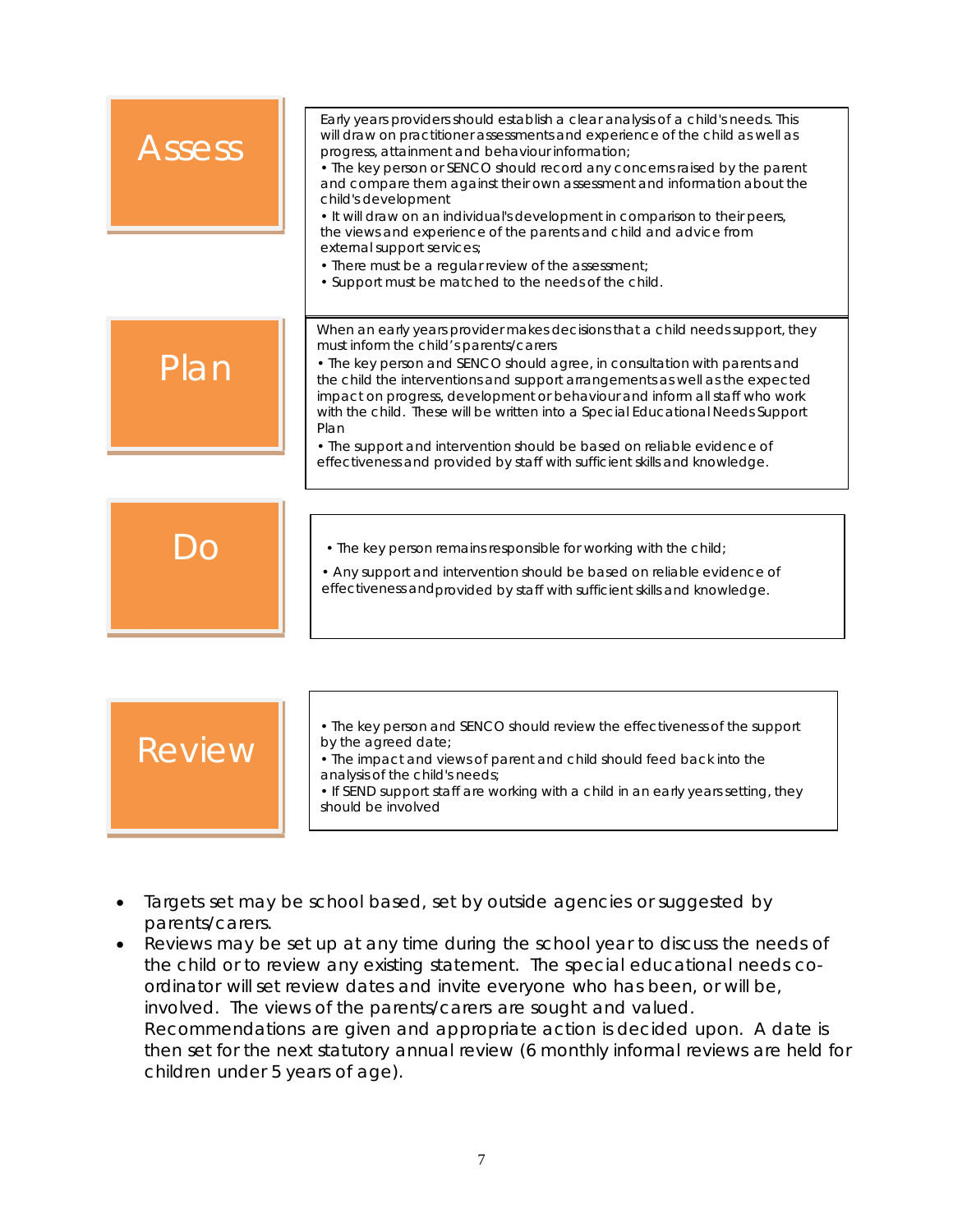- Governors monitor and review the school's Equality and Diversity Policy: Special Educational Needs. They are kept up to date about the school's provision including funding, equipment and deployment of personnel at termly governors' meetings.
- Transition children with additional needs will be offered more visits from our nursery to school. This will be arranged on an individual basis to suit the child, parents and the receiving school.

#### **Requests for Statutory Assessment**

*5.49 Where despite the setting having taken relevant and purposeful action to identify, assess and meet the special educational needs of the child, the child has not made expected progress; the setting should consider requesting an Education Health Care needs assessment. (See chapter 9 of the SEND Code of Practice for guidance relating to specific age ranges)*

#### **In-service training**

All staff will have the opportunity to participate in relevant in-service training in order to broaden and develop their knowledge of special educational needs and to keep abreast of current research and issues. This may be provided by the Local Authority or other outside organisations.

#### **Writing, review and monitoring**

This policy will be reviewed regularly in s c hool and then shared with the governing body at meetings and with parents via the school website. The school has a review timetable for all policies and this policy is included. Subsequent changes will become the focus of staff and governor meetings.

#### **SEN Short Note**

Individual children's progress throughout the Nursery is monitored carefully, where a child is not making progress generally or in a specific area, parents will be invited into school to discuss their child' progress and achievements and an SEN short note form will be completed. This note explains any concerns and relevant support being given, different opportunities and/or approaches to learning will be recorded and a time scale for checking progress agreed. If these interventions do not meet the child's needs, parents will be invited to complete an SEN Support Plan with early years staff.

## **SEN Support Plan**

A meeting will be organised with the child's parents, SENCO, Key Person and/or Head Teacher. The meeting will collect all relevant known information about the child. During this meeting, the SENCO, teaching staff and parents will discuss and decide together the 'action' to help the child's progress, e.g. extra adult support, special equipment,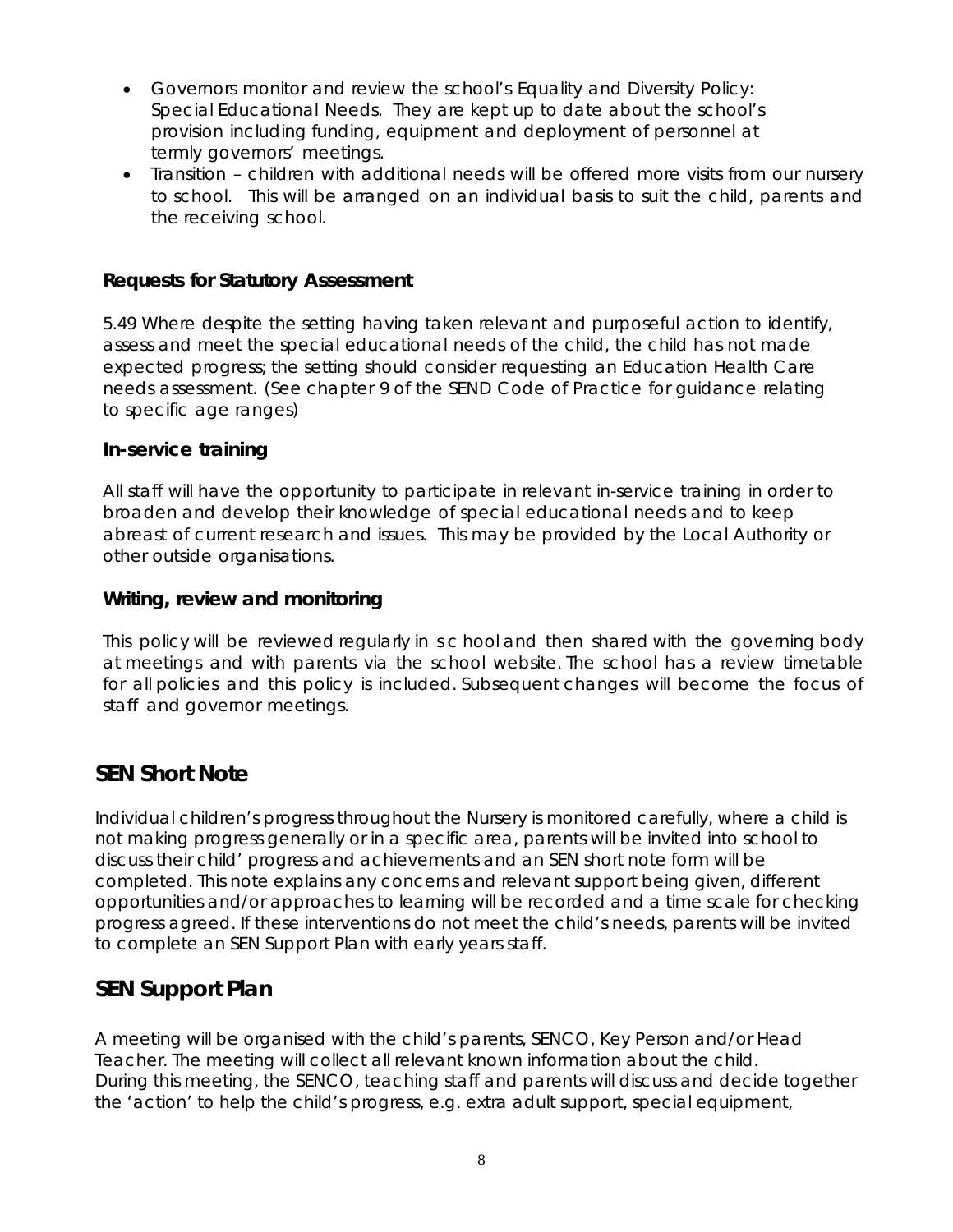individual or group support etc. Strategies are discussed and agreed for the SEN Support Plan. This will show:-

- Specific short term targets
- Teaching strategies to be used.
- The provision put in place.
- When the plan will be reviewed.
- The desired outcomes of the action.

The plan will be discussed with the child, if appropriate.

The SEN Support Plan will be reviewed at least two times a year with the parents.

If a child does not make significant progress and continues to work below expected levels or has emotional/behavioural difficulties which affect learning, despite having received an additional individual support programme, further meetings with parents and other agencies will agree further action.

# **Further Support**

It may be agreed at the meeting to refer to different specialist agencies for support and advice.

It may be decided to approach the Local Authority for additional support for the child. It may be decided that an Education, Health, Care plan – EHC is an appropriate referral to meet the child's needs.

When children are identified as having additional needs and require special educational provision through the LA they receive additional support from Early Years Learning Support Officers. Where there are no EYLSO's available the LA will fund the school to directly employ a grade 3 SEND support teaching assistant to carry out this role.

# **School Request for an Education. Health and Care Plan**

Where a request for an Education, Health and Care Plan is made by us to the LA, the child will have demonstrated significant cause for concern. The LA will need information about the child's progress over time, and will also need documentation in relation to the child's special educational needs and any action taken to deal with those needs, including any resources or special arrangements put in place. We will provide this evidence through the SEN short note, SEN Support Plan and SEN Support Plan Plus*.* This information may include:

- individual education plans for the pupil
- records of regular reviews and their outcomes
- the pupil's health including the child's medical history where relevant
- Early Years Foundation Stage attainments.
- educational assessments, for example from an advisory specialist support teacher or an educational psychologist
- views of the parents and of the child
- involvement of other professionals such as health, social services or education welfare service.

A child will be brought to the LA's attention as possibly requiring an assessment through a request by the child's school, from a parent or a referral by another agency. Where the evidence presented to the LA suggests that the child's learning difficulties have not responded to relevant and purposeful measures taken by the school and external specialists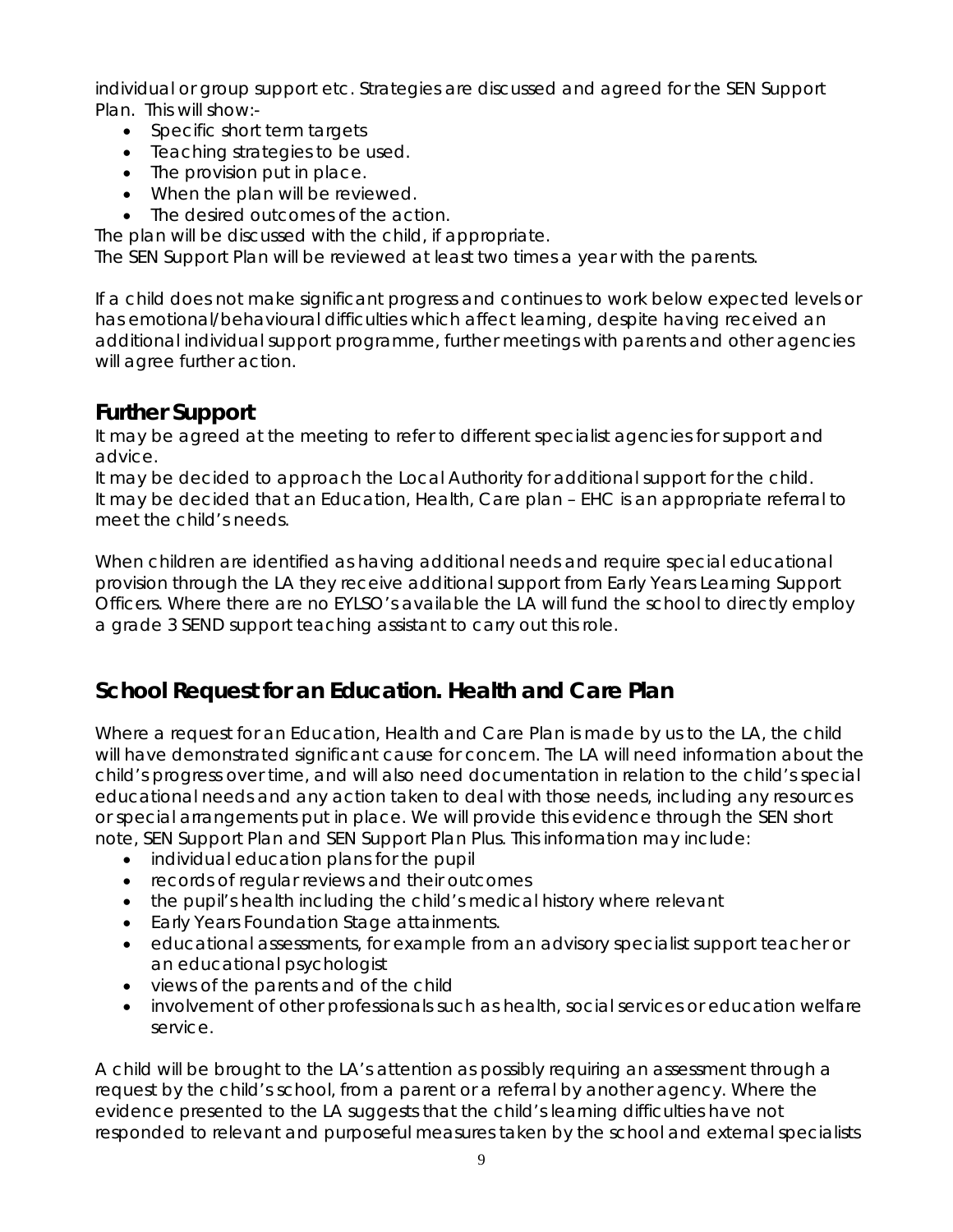and may call for special educational provision which cannot reasonably be provided within the resources normally available to mainstream schools, the LA will consider the case for an Education, Health and Care plan to be issued to meet the child's special educational needs. Assessment for an Education, Health and Care plan involves a case worker from the LA, meeting with parents, the child's school and, wherever possible, other agencies. During this meeting the views of the parents and child will be sought. During this meeting the purpose of the "My Story" document will be discussed, along with the personalized budget, details of the assessment process and time scales.

The LA may decide that the degree of the pupil's learning difficulty and the nature of the provision necessary to meet the child's special educational needs is such as to require the LA to determine the child's special educational provision through an Education, Health and Care Plan**.**

This will include:

- the pupil's name, address and date of birth
- details of all of the pupil's special needs
- identify the special educational provision necessary to meet the pupil's special educational needs
- Identify the type and name of the school where the provision is to be made
- Include relevant non-educational needs of the child
- Include information on non-educational provision

All children with EHCP's will have short-term targets set for them that have been established after consultation with parents, child and include targets identified in the statement of educational need. These targets will be set out in an SEN Support Plan and be implemented, at least in part and as far as possible, in the normal nursery setting.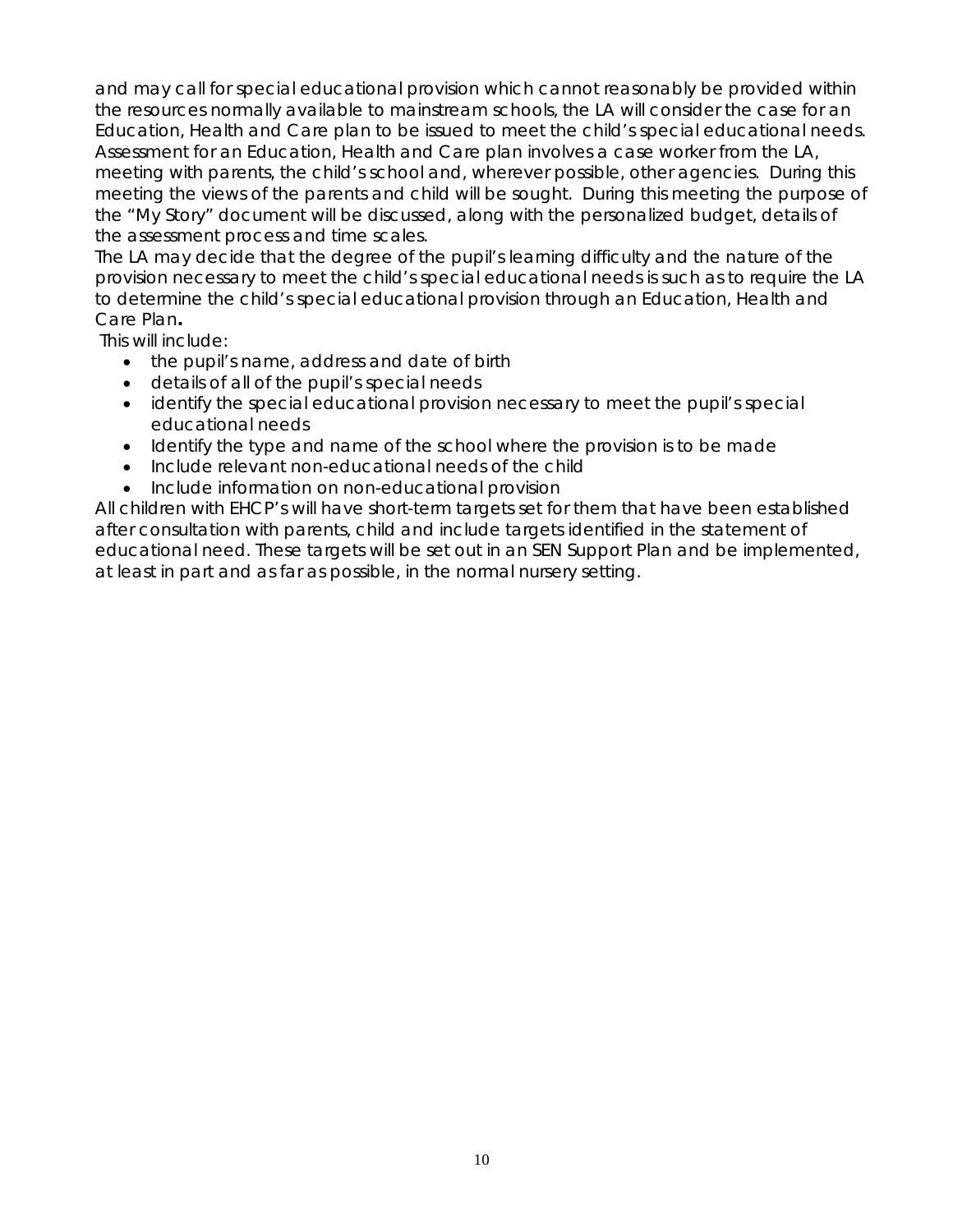#### Appendix 1

# **Four areas of SEN**

#### **The four primary areas of special educational need (SEN)**

Even the most detailed guidance cannot fully reflect the complexity and subtlety of individual pupils' needs, and the implications of these for education. The determining factor for a child or young person being identified as having SEN must be educational issues. Children and young people may have other difficulties such as housing, family or other domestic circumstances which should be addressed through a multi-agency approach using the Early Help assessment. In County Durham, this is provided by the ONE Point Service. The definition of SEN set out in the Code of Practice is deliberately broad due to the wide spectrum of difficulties that can lead to a child or young person experiencing problems in learning. The Code of Practice narrows this spectrum into four areas of SEN, with the intention of helping schools and others to plan their provision and to focus on relevant and high quality interventions:

#### **The four primary areas of special educational need are:**

- **1. Communication and Interaction;**
- **2. Cognition and learning;**
- **3. Social, emotional and mental health;**
- **4. Sensory and/or Physical**

#### **Individual needs which do not constitute SEN**

The needs described below are not, in themselves, indicators of a child or young person having SEN. Some children may, however, have SEN in addition to these needs.

#### **a) Attendance**

Attendance may be affected for a variety of reasons and should be addressed through school and LA policies.

#### **b) Specific medical difficulties**

Where children have specific and potentially serious medical conditions (e.g. allergies, diabetes, epilepsy) it is important that staff know what should be done to ensure their general wellbeing, and how to deal with emergencies. Where such difficulties have no impact on the child's general educational progress they do not constitute a special educational need.

#### **c) Minor/short term difficulties**

A block of treatment – such as physiotherapy or speech and language therapy – following an accident does not constitute a special educational need when the difficulty is known to be relatively short term, and has no impact on general educational progress.